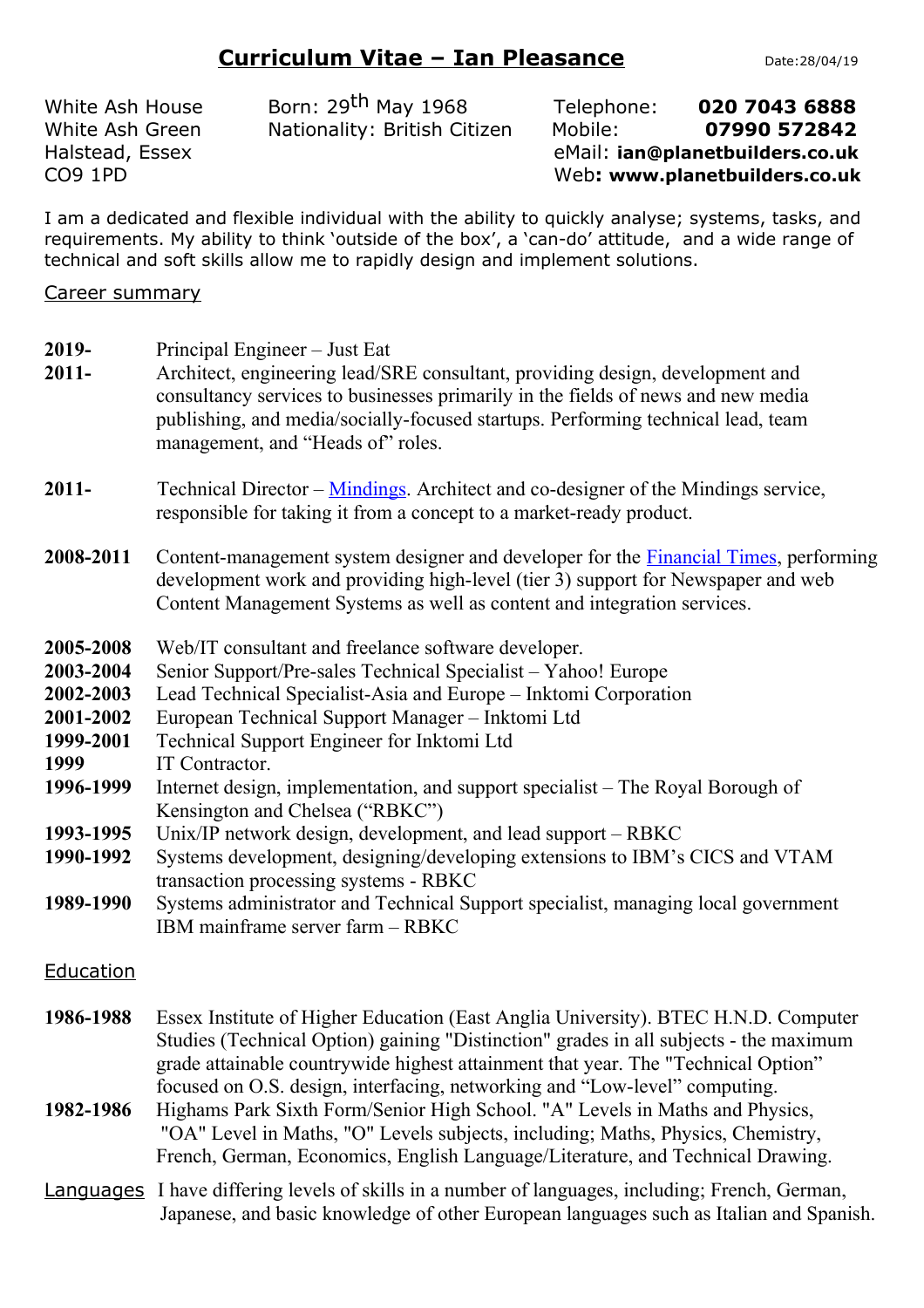# **Full Career History for Ian Pleasance**

With over 35 years of experience in the field of commercial Information Technology, I am well versed in a wide range of IT and related skills, including both technical "hard" skills, and "soft" skills. One of the many things which differentiates me from other IT professionals is that I am customer focused and well versed in business issues - having experience of both the implementation of technology and its application within business development.

I have worked for product and service supplier organisations, and within group sizes ranging from only-myself through small and large teams. I am self-reliant and experienced in managing, training, and mentoring other staff members.

My previous fields have included industrial control and robotics, operating system development and customisation, systems management and operation/administration, commercial transaction processing systems, interactive web applications, portal/search engine development using Internet and Web/Open Systems protocols, enterprise-level content-management systems and publishing systems.

## **2018–**

Principal Engineer – Just Eat.

In late 2018 I was approached by Just Eat. Having restructured their engineering division for future growth and re-architecture, they were looking to hire a new type of person at senior leadership level. Although for historical structural purposes the job title would initially be 'Principal Engineer' they saught people with experience of both startup, midsize, and enterprise businesses, and who had experience at Head of/Lead level and who would typically be a Head of Engineering at an enterprise site. Those hired would report directly to the Director of Engineering and be aligned with Senior Technology Managers.

At Just Eat my responsibilities are split into two work-streams. Firstly I work with the Director of Engineering on large scale initiatives, for example team expansion, building guilds for Architecture and Performance, creating standards for documentation, evaluation/R&D, and other areas.

Secondly I am aligned with a division Technology Manager to work across multiple teams helping to guide and validate their designs and work, mentor them, and generally be their go-to advisor for questions that they made have regarding best practices and their work.

### **2016 – 2018**

Architect, Tech Lead, and Principal Engineer – News UK. Head of Architecture – News UK.

In late 2016 I was asked to return to News UK to lead the development of a new digital platform for one of their top-tier international web sites.

The remit was to build a new distributed digital platform for both web and app content, which was; highly flexible, served fast-loading "mobile first" sites, was decoupled from the title's Content Management System, would be reused by multiple consumers (web, mobile, apps, feeds) and that would allow the title to rapidly implement new features in the fast-changing digital news market. At the start of the programme, the first title to use it was measured by unique viewer/page-view usage as the 5<sup>th</sup> most-read online news site in the UK and the goal was to make it the most-read.

A secondary goal was to help News UK's engineering team move towards more modern development practices, such as Agile working, CI/CD, Open source toolchains, and to work in a more DevOps type way.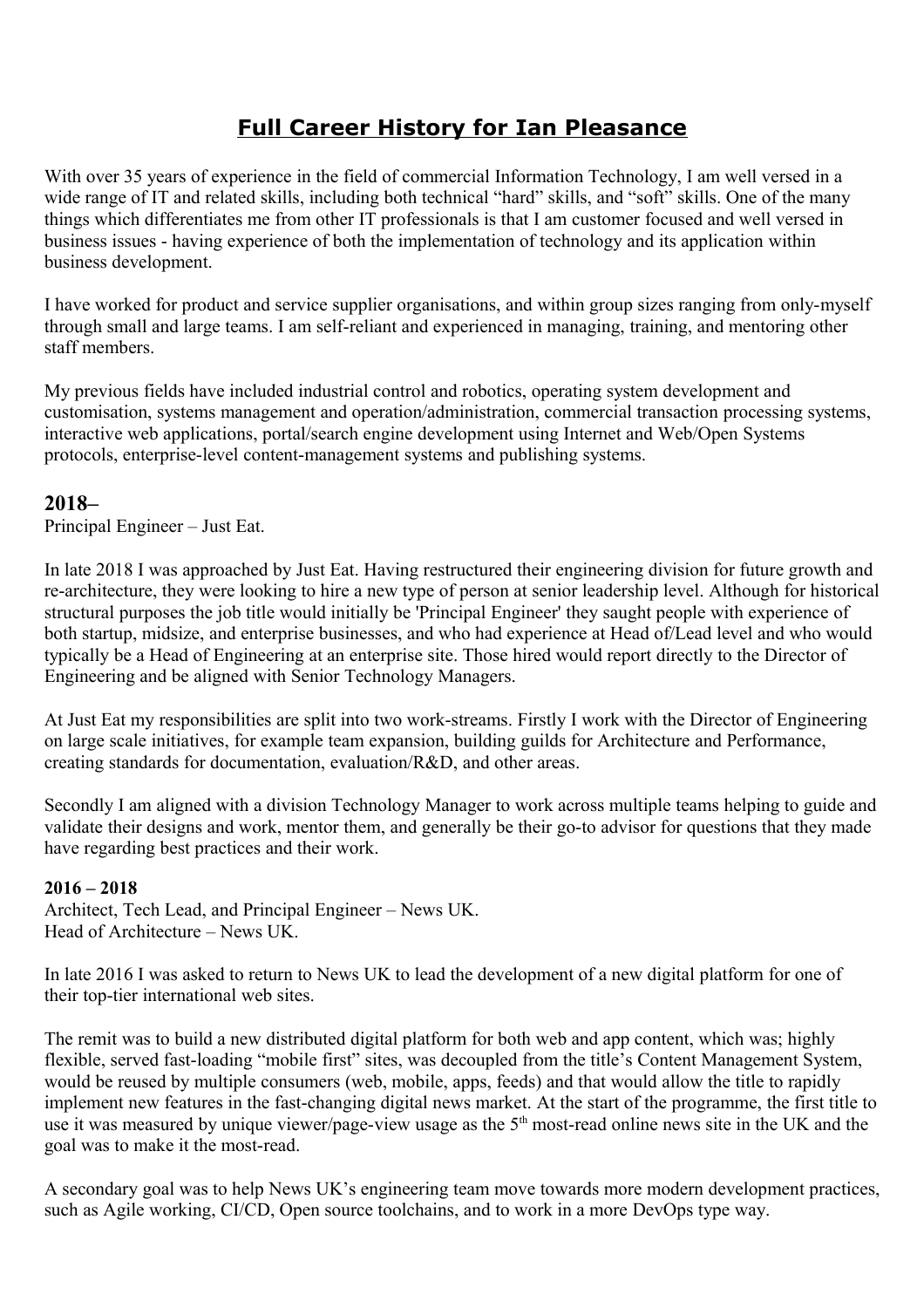This role spans multiple typical roles.

As Architect for the programme I am responsible for designing a flexible architecture and ensuring that current developments and subsequent requirements fit within it, and for ensuring best engineering practices are followed.

As Tech Lead and Principal Engineer I am responsible for; working with the business, programme leads, project managers and scrum masters to ensure that the programme's development teams deliver quality work to an agreed schedule, for mentoring and advising more junior team members, and for helping the title Head of Technology and Director of Engineering to transform and grow the team into a modern performant development team which uses modern and efficient development practices.

In April 2017, the title Head of Engineering resigned his position. It was decided not to hire an immediate replacement, and I was asked to additionally take on this responsibility on an interim basis. This means that I have responsibilities for; strategic growth, recruitment and team building, mentoring of senior developers within the team, technical decisions and strategies, and other leadership tasks.

In August 2017, towards the end of the first phase of delivery of the new platform project, it became apparent that the title's mobile app development team was in need of senior engineering leadership. I therefore took on responsibility for this team, including reviewing the current architecture, performance and stability improvements, and mentoring the team.

In September 2017, the Head of Architecture left the company and I was asked to act as interim Head of Architecture. This meant taking on responsibility for the architecture team, and thereby authority over all architectural designs created at News UK, as well as liaising with News Corp and News Australia to ensure that architecture was consistent across the wider business.

As a result of these, I had leadership responsibility for a team of 4 architects, and technical leadership responsibility for 60 engineers across 7 sub-teams.

The programme was successfully delivered and then refined, including the migration of other titles to the new platform. By May 2018 the goal of turning that first selected title into the most-read news site within the UK had been achieved and verified by industry standard independent scoring. In parallel site performance was drastically improved, with key metrics such as time to first relevant paint halved, and user engagement was significantly increased.

More detailed information on this role is available on request.

### **2016 – 2016**

SRE – Bloomberg LP. SRE within the Market Data Feeds group.

Bloomberg's Market Data Feeds teams develop and operate software to allow exchanges and other data contributors to feed securities, fund values, and other financial trading data into the Bloomberg Terminal.

The goal of this assignment was to advise on growing a tactical SRE team for the data feeds division, which would then own the "non-functionals" around the division's technology. These would include; monitoring, release/deployment, tooling and automation, performance, scaling, and best practices. In parallel, to help the business's engineering division to engender modern working practices and structures.

More information on this role is available on request.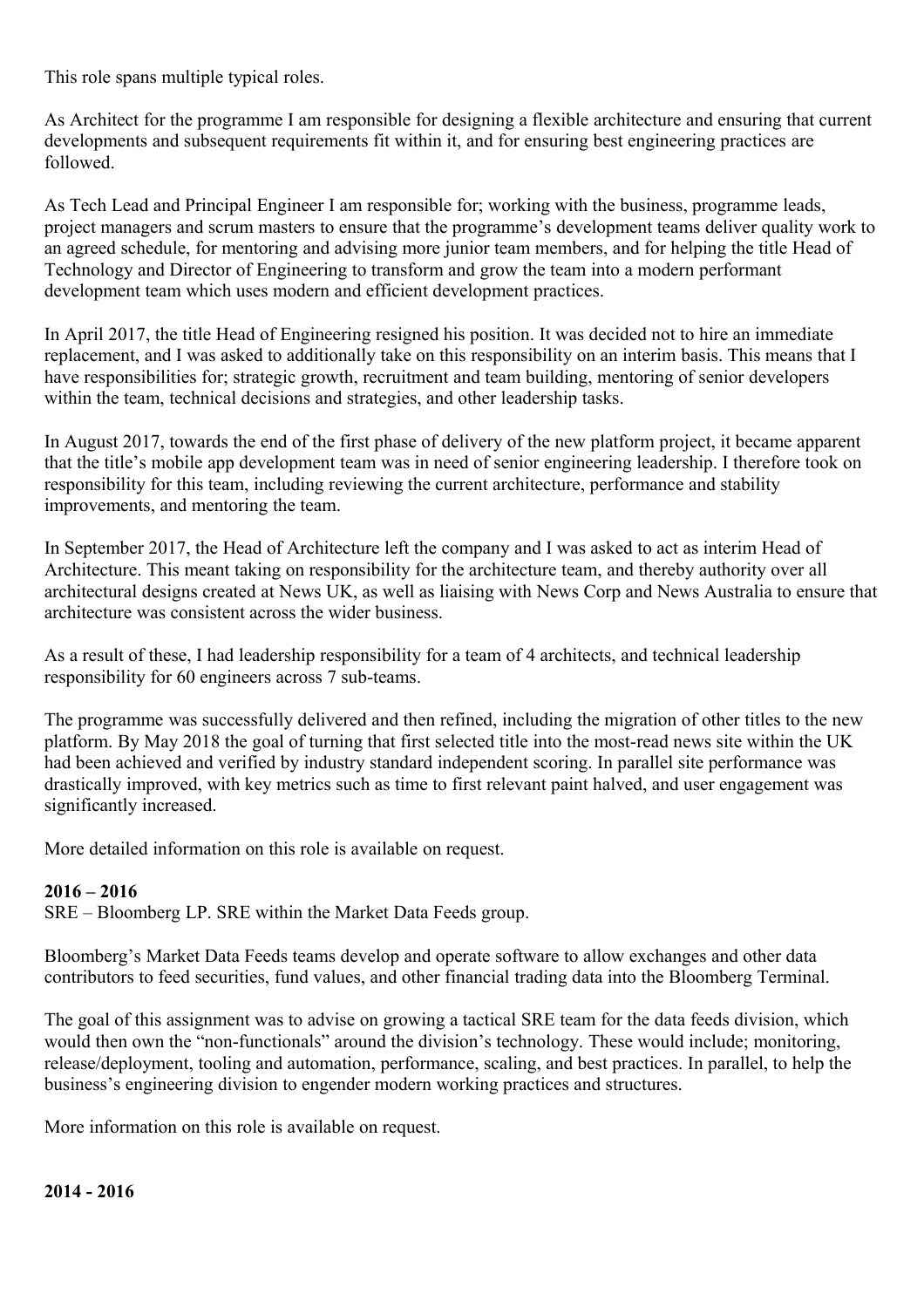In January 2014 I was invited to return to the Financial Times as contract consultant. The primary requirement was to provide integration and application/platform design and consultancy/support services, predominantly to the "membership services" division to assist in the design and implementation of a ground-up rebuild of the FT's membership and subscription stack. The project also included a transformative element, with the intention of adopting Agile practices and building DevOps type teams.

This included :-

- Design and implementation of highly-available multi-region applications and clustered database and messagelayer systems

-Mentoring and training of development teams in order to empower them and help them transform into modern "Dev Ops" style teams.

- Implementation of continuous deployment and delivery workflows.

- Adoption of modern development practices including Agile/Kanban, CI/CD, XP/pair programming.

Further details regarding this role are available on request.

### **2013**

In February 2013 I was asked to provide consultancy services, via Daemon Solutions, to News UK's (ex News International) "Newsroom 360" project. This was a 4-year transformational project to build a new multichannel publishing system which would allow the creation, curation, and publishing of all of News UK's print and digital publications – ranging from newspapers and magazines to web sites and tablet/e-reader edition content.

The initial contract was for two months with remit of re-examining the architecture and design work that had been completed over the previous two years and identifying issues which might either cause the project's golive date of July 2013 to be at risk or that could lead to stability or support issues in the early weeks of production usage.

After completing this, providing my recommendations, and ensuring a successful go-live, the project asked me to continue for another 7 months to assist with architecture and solution design for the remaining parts of the project's scope. This included areas such as; Multimedia (video and audio) production workflows and integrations, print and digital archiving, and pre and post-publication syndication. I also worked on enhancing other integrations, and provided general architecture and design consultancy and used my experience to assist other teams working alongside the project team such as the; deployment, infrastructure, and monitoring teams.

The contract successfully completed at the end of October 2013.

### **2012-**

In December 2011 I became the Technical Director for ["Mindings"](http://www.mindings.com/), a start-up based in the Social Media and Consumer Telecare markets. As such since that time I have been responsible for managing and leading the technical development of the business and taking its early prototype software to market, turning it from a "proof of concept" idea to a usable scalable solution for large scale use.

My role includes responsibility for; designing and managing architecture, designing new features - including the integration of new content sources and social-media platforms, managing outsourced developers and other team members, and generally overseeing all technical work – either doing it myself or in conjunction with outsourced/freelance developers

Skills predominantly used during this period include; Linux, Apache, MySQL, PHP, Perl, Rackspace Cloud, EC2, Drupal, HTML, CSS, Javascript/jQuery, social media (Facebook, SMS Gateway, OAuth, iCal, and others) APIs, XML, JSON, Wordpress, and more.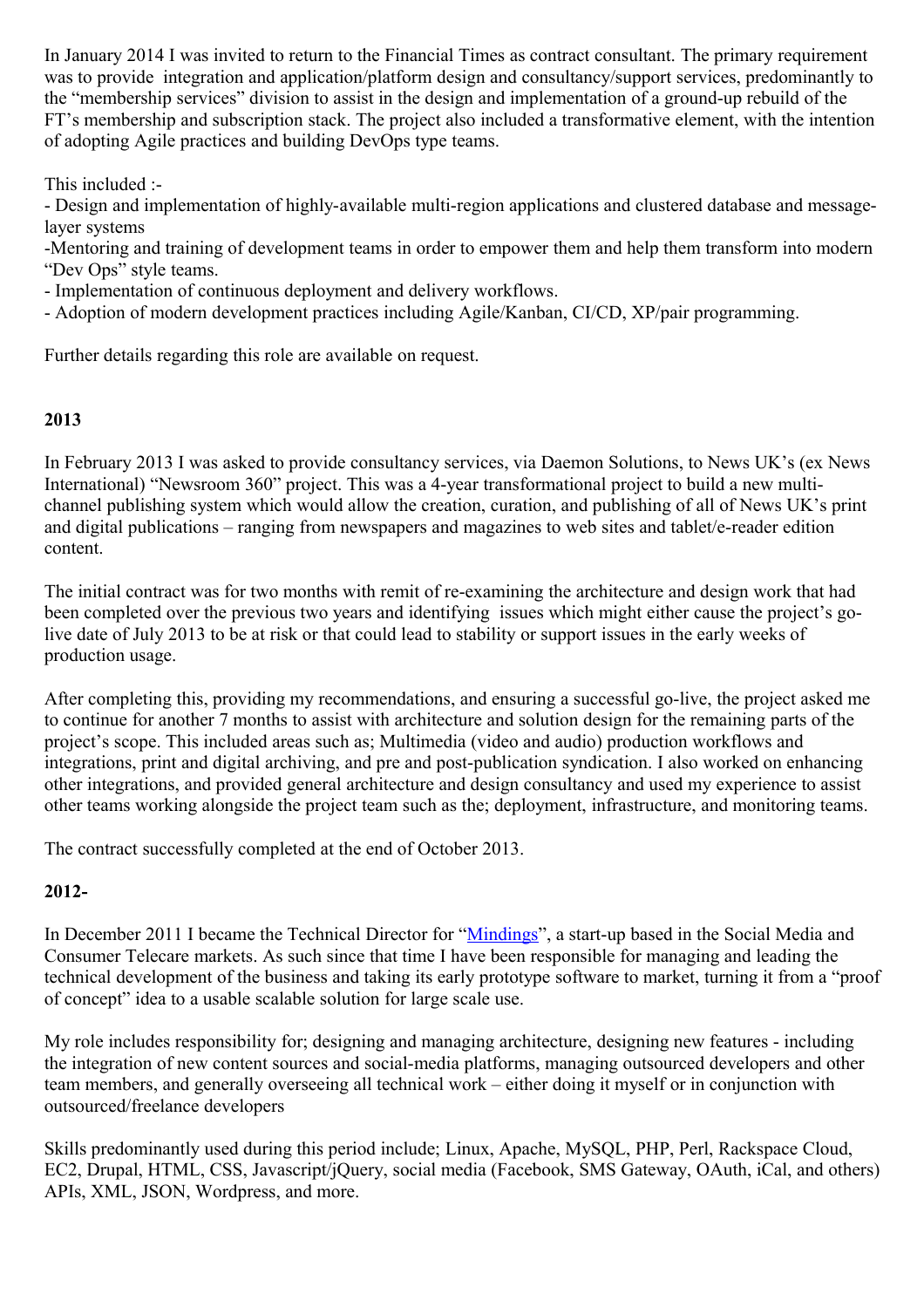### **2011**

Web and software developer providing freelance development and consultancy services to businesses, predominantly using Linux, Apache, MySQL, PHP and Perl, HTML, CSS, Javascript/jQuery.

#### **2008-2011**

I was approached by a recruitment consultant for the Financial Times (Pearson group) seeking a new member for their "WMIT" team. This team comprised of a small group, each with a very wide-ranging skill set, focused on system/application-stack (Apache, Tomcat, etc.) architecture development and high-level (tier 3) troubleshooting. The team's role was to bridge the gaps between development, support, and architectural groups, and my skill set coupled with previous domain knowledge of the FT (their having been a customer of mine at Inktomi) made me an ideal fit.

The newspaper's primary content management system (Méthode, by Eidos Media) had not been fully-updated or pro-actively maintained for some years and so my first long-term project was a complete revision of it. This required a complete stack rebuild; new Sun hardware, a switch to Solaris 10, upgrades of all the Eidos server software, Java, Tomcat, and Perl. As part of this all local customisations had to be rewritten or recompiled, utilities ported across, and everything made completely transparent to the user base. At the same time we designed and implemented a Disaster Recovery solution using parallel data centres, EMC SAN storage, and real-time synchronisation through EMC's SRDF.

I was the lead WMIT technical team member throughout the project, and until I left the FT I continued to be the primary developer and development-architect for the content management system stack, and the Team's local domain expert.

Skills used: Solaris, Tomcat, Java, Apache, CMS and publishing knowledge, perl/shell scripting, architecture and platform design, high-availability design, and general troubleshooting. Soft-skills included; developer cross-training and mentoring of other staff.

#### **2005-2008**

IT Consultant and software developer, specialising in the fields of Search Engine customisation and optimisation, portal/e-Business, content-management-system design and implementation, and IT/Telephony convergence.

During this time period I performed development and consultancy work, primarily within the portal/contentmanagement-system (CMS) and new telephony fields, for a wide range of customers. I completed many projects and contracts covering a broad-range of IT areas, such as infrastructure design, support planning, and business/IT infrastructure review.

One of my more significant roles during 2005-2006 was the design and development of a state-of-the-art browser-based content-management system which provided SME businesses with a fully-managed Internet/Ebusiness presence including the ability to self-create/maintain web sites which were highly accessible to endusers, search-engines, and disabled users. The resulting system was marketed by Flatpack Software Ltd, and remains in use to-date. Its combination of; fully customisable and extensible architecture, low levels of software requirements to use, and ease of use, resulted in its being particularly popular with charities, NGOs, and other types of organisation/business which required their web site to be rapidly maintained by multiple people in parallel.

Skills used: Having worked on a wide range of projects, I have used most of my skill set during this period. However the primary skills used in 2005-2006 have been; Linux, MySQL, perl, PHP, Javascript, Apache, Squid, Web application development and debugging, Web site usability/DDA analysis, Web site/application cache-usage testing and improvement, SIP, Asterisk, system availability monitoring, and site-support process definition/tool development.

### **2004-2005 (Spring)**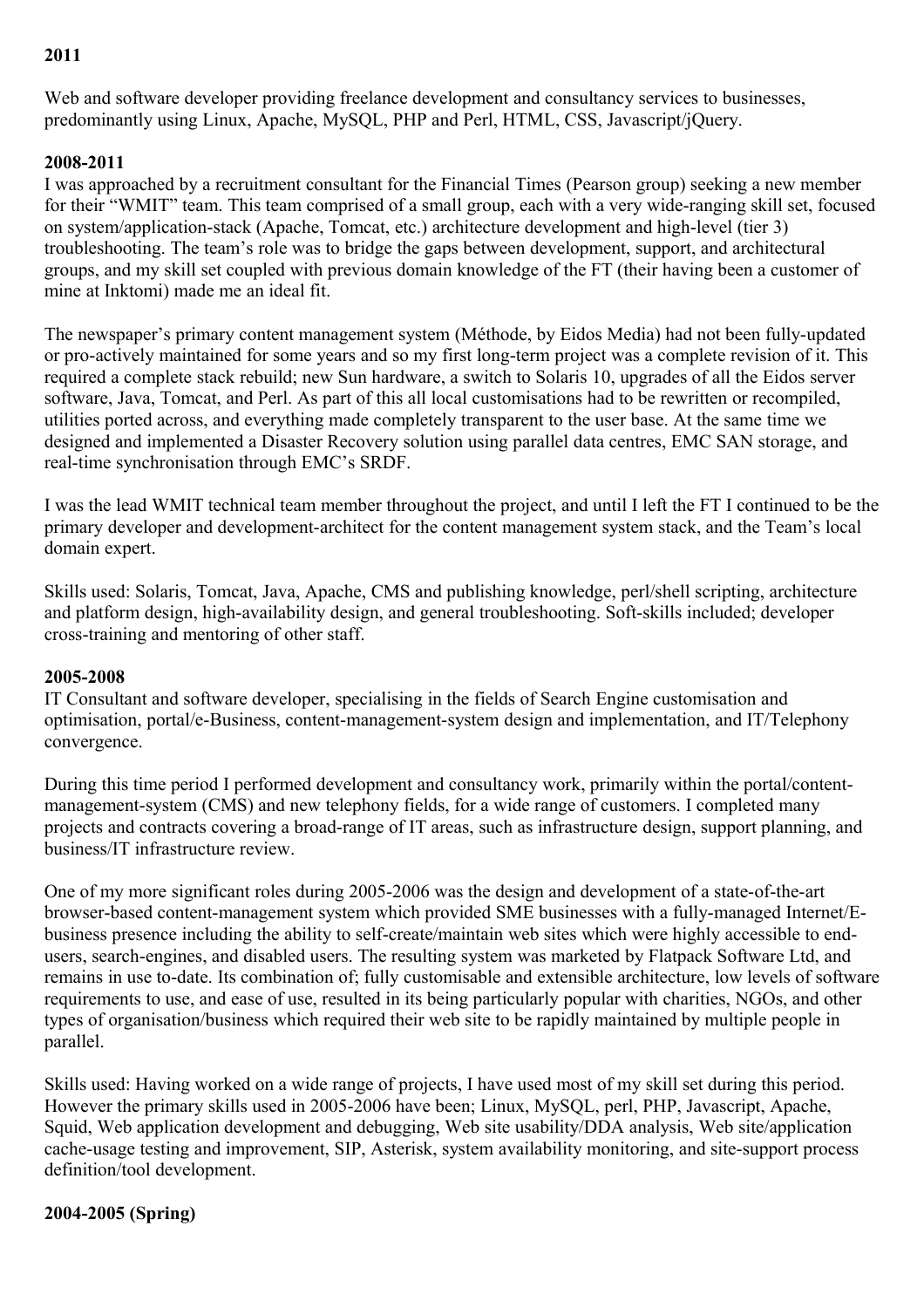IT Consultant. After deciding to leave Yahoo! and return to consulting work, I spent the majority of 2004 performing infrastructure design and advisory work for a telecoms start-up who wanted to specialise in the new-telephony/converged telephony areas, specifically VoIP and virtual switchboard technology. This role extensively utilised my wide-range of technical and soft-skills as it required planning for and advising on the selection and deployment of all product and service areas, from testing and customisation of end-user hardware through development of Internet and telephony carrier infrastructure, liaising with back-end service suppliers, through the provision of managed services and logistical services such as billing and CRMs.

Skills used: During this time period I predominantly used my Internet and telephony/ communications skills, including; Linux, Solaris, SIP, Asterisk, SER, Web development skills (specifically PHP and perl). I also used my soft skills extensively, performing training for junior team members and resellers, developing process flow and specification documents, and supplier-interaction processes and business rules.

### **2003-2004** *Senior Support/Pre-sales Technical Specialist – Yahoo! Europe*

Following the acquisition of Inktomi Corporation by Yahoo! I accepted a position with Yahoo! Europe as Senior Support and Pre-sales specialist for the Yahoo Search Technology (nee Inktomi Websearch) product. My role involved pre-sales technical consultancy and sales-engineer/support work, implementation support – assisting design and development of portal front-ends using the Inktomi (now "Yahoo YST") product, and postsales assistance with further development, problem diagnosis, and customer account management. I managed the relationships with high-profile "tier 1" customer accounts such as BBC, Web.de, Lycos Europe, Toshiba, Abacho, and many others across Europe and Asia. I provided large-scale input into the selection and sales process of many of these tier 1 customers, and have been told numerous times by partners that my support, assistance, dedication, and reputation was a significant factor in their selection of "YST" as a Websearch service. My responsibilities and tasks included all of those undertaken during my Technical Specialist/Technical Support Engineer roles at Inktomi, and further added additional pre-sales and accountmanagement work – including the development and presentation of sales pitches and lead analysis.

Skills used: For this role, I used a wide variety of Internet-based skills, predominantly; analysis of web sites and portal back-end web applications along with performance tuning and optimisation of these sites/applications in order to improve end-user and search-engine performance and accessibility, crawler/cache/web-site interaction debugging, analysis of large-content sites such as bbc.co.uk to improve their accessibility to search engines by better optimisation of content, cache usage, and better modification timestamps. I also trained customer inhouse developers in how to develop good portal applications and acted as general developer-support and advisor to them.

### **2002-2003** *Lead Technical Specialist-Asia and Europe – Inktomi Corporation*

Following the decline of the .com sector in general, Inktomi underwent a number of rounds of redundancy resulting in the numbers of European support team members being cut severely. With the new organisation structure and size I decided that there was no longer a requirement for a local team manager, and so elected to move back into the Websearch area – taking on additional responsibilities as worldwide Technical specialist and support lead, and absorbing direct responsibilities for the Asian market. During this time I was the focal contact for all customer development work and problem diagnosis for tier 1 and 2 customers across Asia and Europe, including; Mitsubishi, NTTx/Goo, Daum, AOL, MSN, BBC and many others.

Skills used: As above, however during this period I developed my Asian language skills extensively, as we had very little in-house developers with Japanese/Korean and non-english European language skills and so I was able to support them by solving many double-byte character set issues and mainland European site parsing issues.

### **2001-2002** European Technical Support Manager – Inktomi Ltd

As the Inktomi support group grew, there was an increased need for a local manager. I accepted this role in 2001 with the goals of managing the day-to-day needs of the team, developing staff member's career paths, and growing the team to meet the needs of the expanding company and customer base. I was directly responsible for obtaining hiring requisitions, setting salary levels and designing job descriptions, recruiting, interviewing,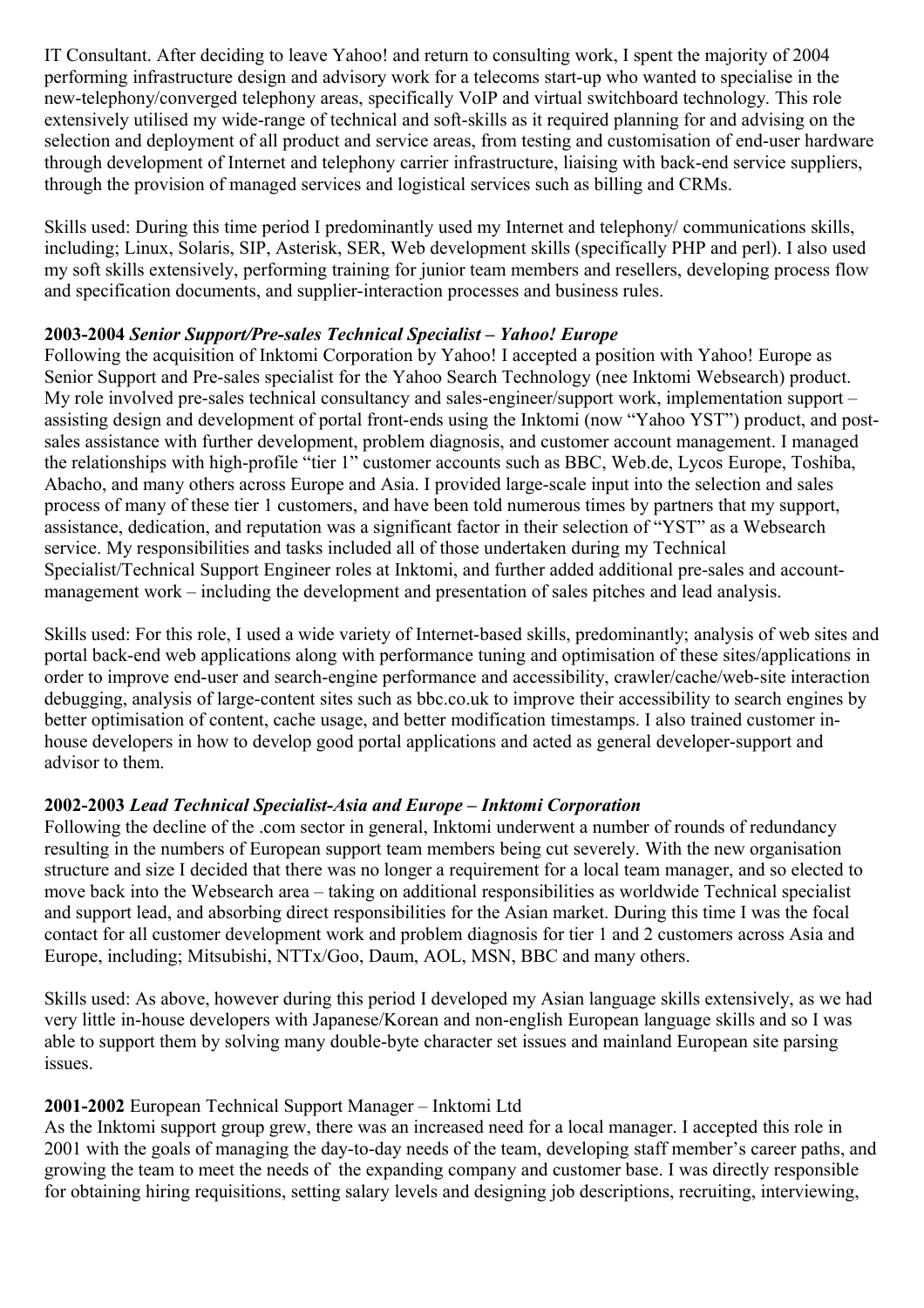and hiring candidates. I was also responsible for all day-to-day staff needs such as HR issues, and for long-term staff needs such as training, career progression, and path development.

Skills used: During this time I underwent management training and further improved my team-management, lead, and mentoring skills. I added to my skill set the ability to; hire, interview, and train team members, and help them with their own personal and career development through use of pro-active training and career guidance. I additionally continued to utilise my full range of technical skills in order to act as a technical and managerial escalation point and support-advisor for my team members.

### **1999-2001** Technical Support Engineer for Inktomi Ltd

In 1999 while attending an interview for a contract role, I was introduced to Inktomi Corporation, a purveyor of Websearch services to the OEM and Portal market. Inktomi were looking for an individual with a wide-ranging technical and soft skill set who could provide account and technical support and pre-sales assistance to the increasing European Websearch portal market. I joined Inktomi in 1999 and immediately became a part of the core Websearch sales, support, and development team. During this period the number of European customers grew from 2 to over 20, and I had sole responsibility for this entire customer base until an additional business manager was hired in late 2001. The tasks taken for this role spanned the whole sphere of pre and post-sales customer support and management, including; advising on portal applications design and Websearch service integration, development of custom tools, web applications, and scripts - to allow for customised reporting and ad-hoc facilities required by customers, attendance at sales conferences and trade shows, and authoring and performing technical sales presentations. I was available to customers around the clock and worked with them both on-site across Europe and Asia, and via telephone/electronic communications. I also frequently used my system and network design and configuration skills to help customers with problems or issues on the servers and equipment upon which their portal application ran - my customers' portals typically ran on Linux, Solaris, or Windows NT/2k.

Skills used: As part of this role I used a wide variety of Internet and Web skills, ranging from application development guidance, through debugging of customer web application problems, through debugging of interactions between our search engine crawlers, customer and end-user web sites, and advising our customers on how to make their own content more "crawlable". I extensively used my Web and tool development skills, and wrote numerous utility tools and demonstration/sample portal web sites – which were then made available to customers as a starting point for their own rapid application development requirements. This included use of Linux, perl, PHP, Apache, MySQL and Solaris amongst many others.

### **1999** IT Consultant (Self-employed)

Throughout most of 1999 I worked as a self-employed IT consultant, performing work for a variety of customers. My contracts and consultancies covered a wide range of areas, including; online application development, device driver development, system configuration and deployment, and infrastructure design,

**1989-1999** During this period I worked in various roles within local government, for the majority of the period being with the Royal Borough of Kensington and Chelsea ("RBKC") – a high profile London borough with a history of being an early adopter of new technology. These roles are listed below :-

### **1996-1999** Internet design, implementation, and support specialist - RBKC

In 1996 I took charge of the deployment of Open Systems platforms and protocols, with the goal of moving the various corporate networks into the Internet age. My work within this area included the design and implementation of SMTP email across the networks, including the customisation of email servers/gateways, and often the design and development/coding of email servers on platforms which did not currently have them, for example IBM's VM. I also deployed Intranet servers, designed and implemented links from the corporate networks to the Internet (including suitable security products), and acted as the corporation's focal point for Internet and Open Systems application/protocol deployment until I decided to leave RBKC in 1999.

### **1993-1996** Unix/IP network design, development, and support specialist – RBKC

Although still performing some mainframe work, for this time period I took on responsibility for the management of all Unix and Windows NT machines in use by the borough. This included IBM RS/6000's, SCO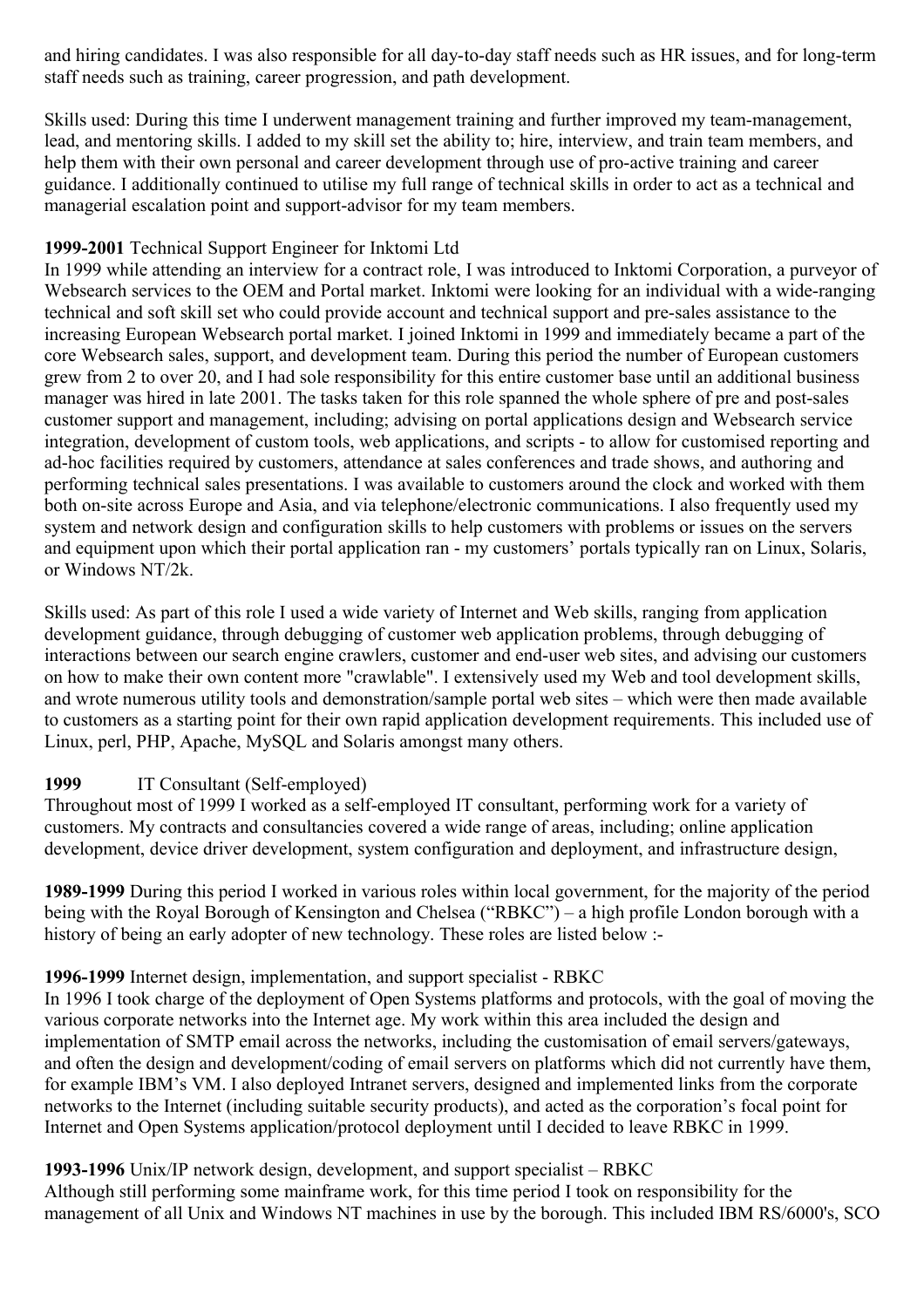Unix and Linux PCs, and one UTS/370 Unix system (a system/370 system based on BSD Unix). I also managed the Windows NT servers that interfaced with the Unix machines.

This role included system installations, upgrades and daily system administration tasks as well as problem resolution, software installation and upgrades, and the development of scripts and programs to aid end users and other IT staff. I wrote the majority of in-house developed software including diagnostics tools, systems management tools, end-user tools, and front-end type applications. I was also responsible for security policy, monitoring and enforcement.

A key part of my role during this time was to transition the borough's infrastructure away from proprietary protocols such as SNA and SDLC, to Open Systems protocols – TCP/IP and Ethernet. Throughout this time period the corporate infrastructure went from using the SNA protocol and SDLC lines to TCP/IP over Ethernet and FDDI. The network progressed from a single thin Ethernet segment to a large dual channel FDDI backbone with 35 departmental local Ethernets and associated hubs/routers - plus LAN/WAN links to other departments and remote sites via KiloStream, ISDN and fibre, and a frame relay Internet link. I was responsible for the management and support of the central TCP/IP network and all dialup communications at the borough.

 As part of this transition I was responsible for network design, IP addressing scheme design and IP address allocation, as well as router and host configuration with both static routeing and dynamic (RIP and OSPF) routeing. Until such time as I trained network support staff and handed off routine network administration to them I also performed the diagnosis and resolution of all network related problems.

**1990-1992** Systems development for local government/IBM developing extensions to IBM's CICS transaction processing system – RBKC.

Having gained in-depth knowledge of the IBM mainframe platform, in 1990 I moved roles to concentrate on software development. During this time period I focused on the creation of OS patches, modifications and extensions, system-level applications such as SNA/VTAM terminal services, and singly-handled migrated all of the borough's CICS system applications from 24 to 32 bit architecture, simultaneously migrating them from their older CICS Macro level unsupported code to rewritten code using fully supported APIs. I then designed a full replacement for the borough's in-house CICS and transaction security system, and wrote the entire codebase for it – this continued to be used by the RBKC through 2006 and included transaction and user authorisation, automated security monitoring (including intrusion detection with terminal/user lockout), and user menu routing.

**1989-1990** Systems administrator and Systems programmer in local government field, managing IBM mainframe server farm - RBKC

In 1989 I accepted a position with the Royal Borough of Kensington and Chelsea, working within the Technical Support group of their mainframe computing division. My role included the installation, customisation, and management of the Royal Borough's mainframe system and related infrastructure such as SNA/SDLC networks. Having had no mainframe background previously, I rapidly learned the IBM hardware and software and took on primary responsibility for customising the systems, developing new system utilities and security utilities, and ensuring that the mainframe infrastructure was upgraded as new OS releases and hardware devices were added.

**1988-1989** Freelance IT/development work.

**1986–1988** (part time) – Technical and Customer support supervisor for a computerised-Taxi network's callcentre.

Throughout my college studies, I worked part-time for "Computer Cab Co. Ltd", the largest licensed radio taxi circuit in Great Britain. The company dealt with the allocation of taxi journeys from account customers to over two thousand taxi drivers. I worked as weekend shift supervisor and was directly responsible for between 15 to 20 staff. This role involved some day-to-day computer administration, solving computer related problems (liaising with the programmers), and solving business related problems (liaising with customers via telephone). As part of this, I was fully trained in, and trained others in telephone skills and customer liaison skills.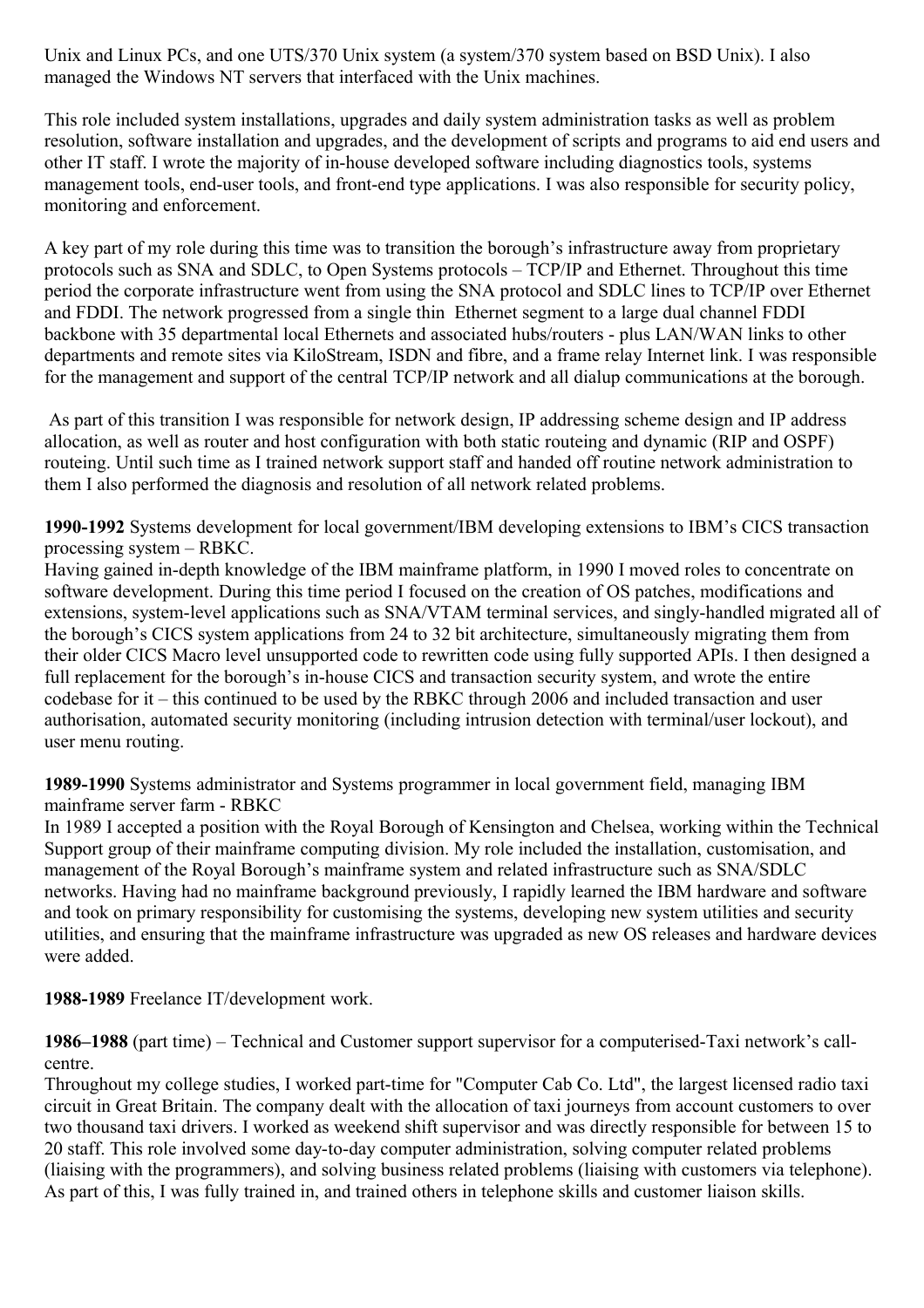# **Skill set for Ian Pleasance**

# Platforms

*Unix*

- Linux (from pre 1.0 kernels through 3), on physical, virtual/partitioned, and cloud infrastructure
- Solaris 2.4, 8, 10 on both physical hardware and containers
- FreeBSD, AIX/6000 and AIX/PowerRisc (with LVM), QNX, SCO Unix, UTS, Pr1mOS
- *Storage, clustering/high availability*
	- EMC/Clariion
	- EMC/DMX with EMC/SRDF
	- Veritas VCS
	- Veritas VxVm

*Java*

- Oracle JRE, JDK, OpenJDK
- Eclipse

*Databases*

- Cassandra
- MySQL
- Postgres, Versant, Adabas, MSSQL

## *Windows*

Windows 7, Vista, XP, 2003 Server, 2000 Server/Professional, 2003 Server

*Macs*

• OSX Snow Leopard, Leopard, Tiger, Panther

*Virtualisation*

- VMWare
- User Mode Linux, Xen
- Solaris containers, P2V
- Bytemark, Rackspace and other "cloud" Linux providers
- Amazon EC2 AWS, EBS, S3

# *IBM Mainframes*

- IBM, Amdahl, and Hitachi boxes in a range of configurations
- VM: HPO,XA,ESA; SMART, Dirmaint, GCS, ISPF, TUBES, CMS, TCP/IP, RSCS, EREP, DSF
- VSE: SP and ESA; POWER
- CICS: SP and ESA
- VTAM: VTAM itself, NCP, EP, SSP

# Development Languages

- Perl
- $\bullet$  PHP
- Python
- $\bullet$  Go
- Javascript, JQuery, nodeJS
- Java
- Unix shell scripting (bash, ksh, and others), TCL
- $\bullet$  C, C++
- Modula-2, Pascal
- IBM 370/390 assembler, REXX, COBOL,
- $\cdot$  80x86, 68000, 6502/z80 assembly languages.
- Visual Basic, Visual C/C++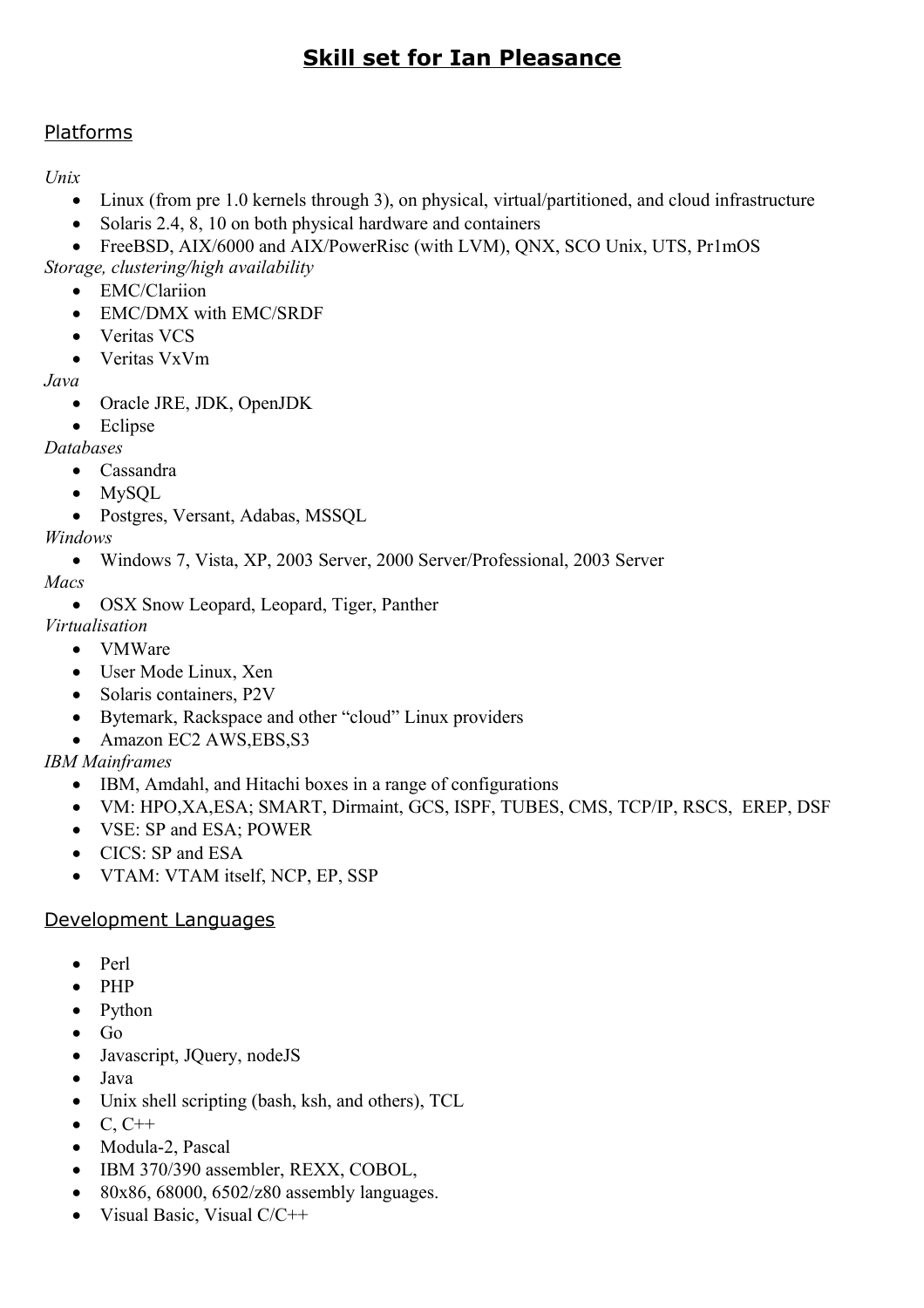- HTML, CSS
- XML, XSL, XHTML

# Monitoring

- Zabbix
- Nagios
- BMC/Patrol
- Cricket/RRD
- New Relic
- Pingdom

# Cloud Platforms

- AWS Certified Solutions Architect (Associate and Pro), Developer (Associate) and Sysops Administrator (Associate)
- Google Compute/Kubernetes Engine
- Rackspace
- Linode

# Internet and "Open systems" communications

# *TCP/IP*

- Network planning and topology design, including LAN, WAN, and Extranet/VPNs.
- Installation/monitoring of routers, segments, and clients with SNMP, Openview, etc.
- Capacity planning, general network support and problem diagnosis.
- *Routers and Switches*

 Cisco, Bay Networks, Network Systems Corp, Netgear, D-Link, HP, amongst others. *Firewalls*

Cisco Pix, Netgear, Smoothwall, and many software firewalls (e.g. IPTABLES)

*HTTP servers*

- Apache 1.3, 2.0-2.4, mod-perl, mod-ssl
- $\bullet$  Tomcat 5-7
- thttpd, lighttpd
- nginx

Network appliances

- JetNexus
- Cisco CSM, 3DNS

*HTTP caches, proxies, load balancers*

 Varnish, Squid, Pound, Traffic Server, MS Proxy Server, Amazon Elastic Balancer, a variety of others. *eMail servers*

sendmail, exim, qmail, majordomo, mailman, postfix, and others.

Telephony and VoIP protocols and software

 TDM, Analogue/PSTN, Carrier Banks, SIP, IAX, H323, SCCP, Asterisk, SER Carrier Protocols and layer 2 technologies

Ethernet, Gigabit Ethernet, FDDI, SNA

Application Protocols or content-carriers

HTTP, HTTPS, HTML, XHTML, XML, XSL, CSS, FTP, SMTP, JSON, many others

# Mobile Devices and operating systems

- Apple iPhones, iPads; IOS
- Android, including some Android development experience
- J2ME
- Symbian phones, Nokia S60V3 and others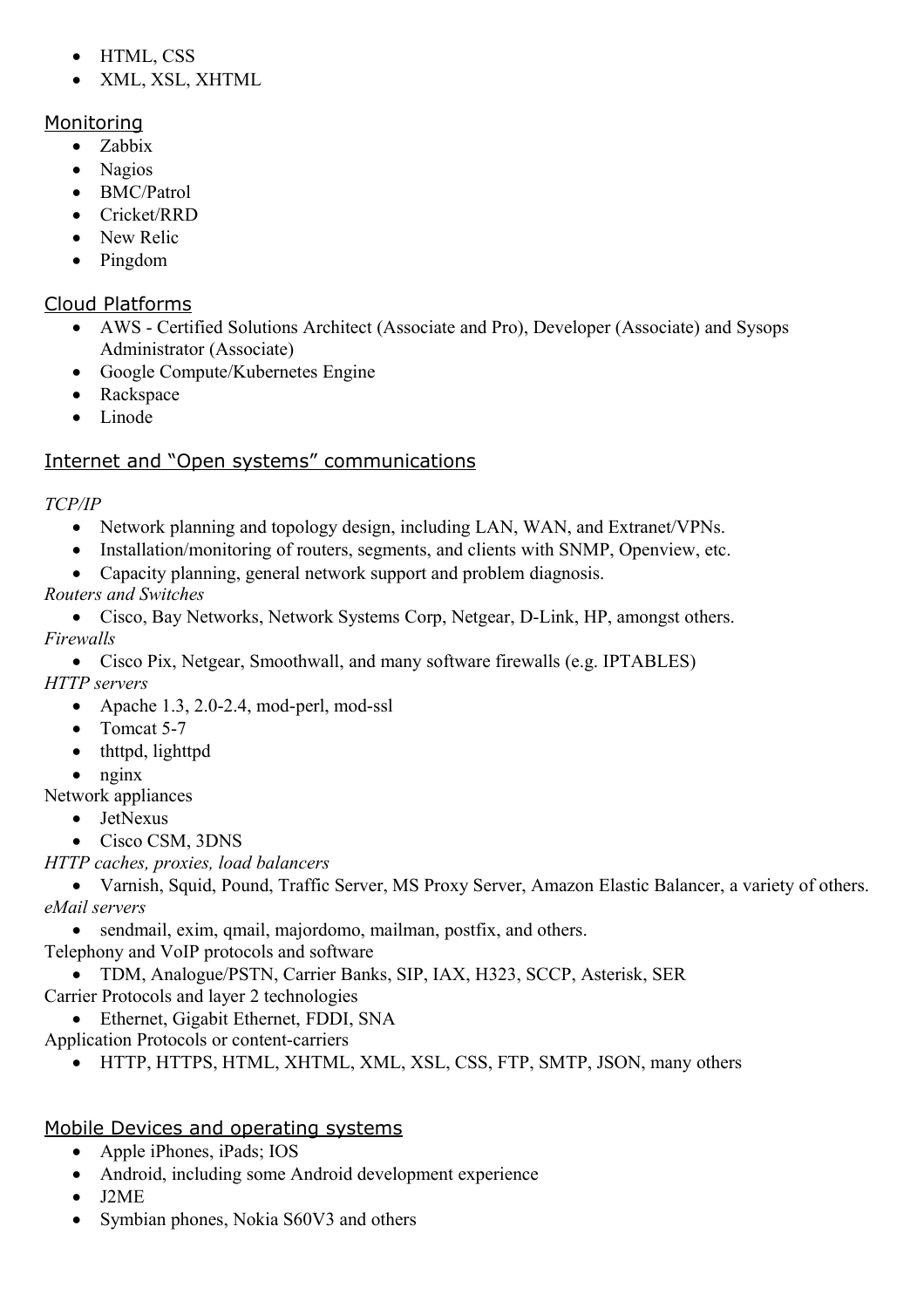• Motorola phones

## Social Media integration

- Facebook
- Twitter
- OAuth
- Mobile phone (SMS/MMS) API integration through Clickatell, TextLocal, and others

# Publishing and Content Management

- Wordpress, WooCommerce
- $\bullet$  Drupal 6, 7
- Méthode
- OpenText Content Hub for Publishers (CHP)
- OSCommerce
- Printed Page Layout
- Pagemaker
- Adobe InDesign
- Microsoft Word

## Code and change management

- $\bullet$  Git
- Jenkins
- TeamCity
- Puppet
- Ansible
- Ant
- Anthill Pro
- Subversion
- CVS, ViewVC

# Project management/methodologies

- Agile/Scrum
- Waterfall

# Soft/management skills

- Team management
- Team lead/mentoring
- Support/telephone skills training
- Technical project lead

# Media Production

- Video: Sony prosumer/broadcast video cameras
- Photography: Canon prosumer still cameras
- Lighting: Pag lights
- Sound: Sennheiser, Beyer microphones
- iLife, Final Cut Pro
- Adobe Premiere Pro, After Effects
- Video production workflows
- Video ingestion, transcoding, and post-processing

# **Miscellaneous**

• Fingerpost